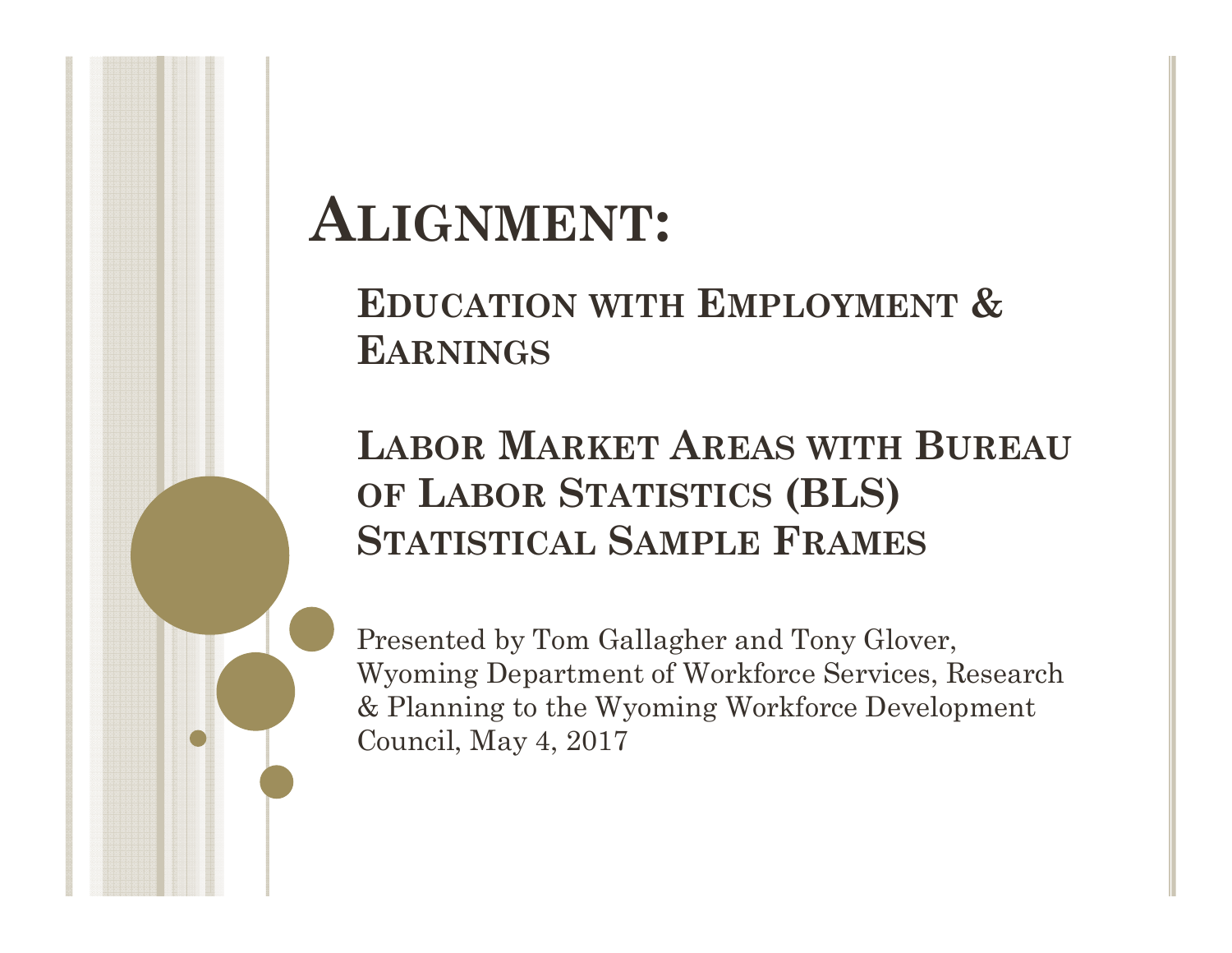### WIOA SECTION 3 DEFINITIONS

 (30) LABOR MARKET AREA – The term "labor market area" means an economically integrated geographic area within which individuals can reside and find employment within a reasonable distance or can readily change employment without changing their place of residence. Such an area shall be identified in accordance with criteria used by the Bureau of Labor Statistics [BLS] of the Department of Labor in defining such areas or similar criteria established by a Governor.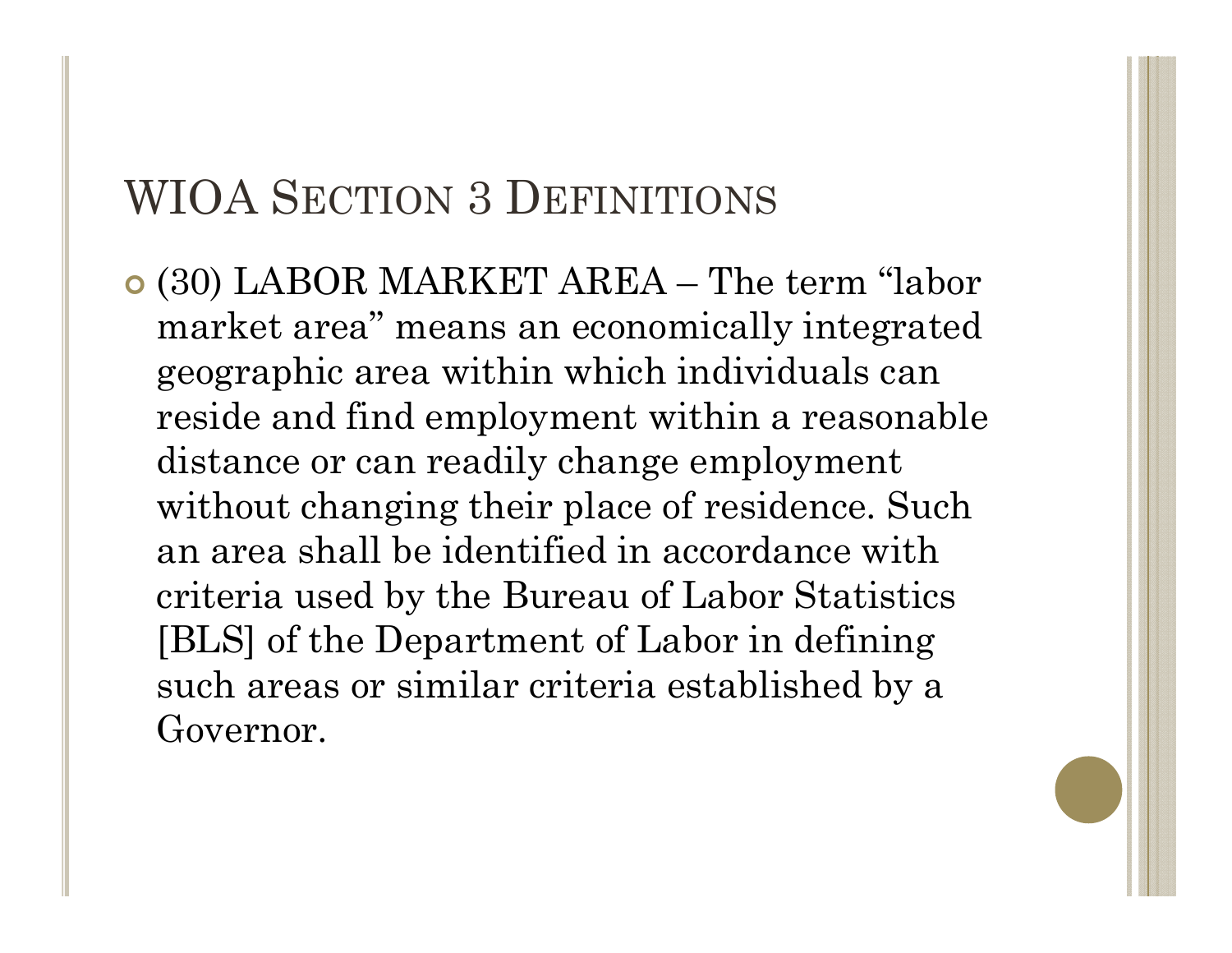OCCUPATIONAL EMPLOYMENT STATISTICS (BLS) SAMPLE STRATIFICATION & ESTIMATION GEOGRAPHY FOR LABOR MARKET AREAS

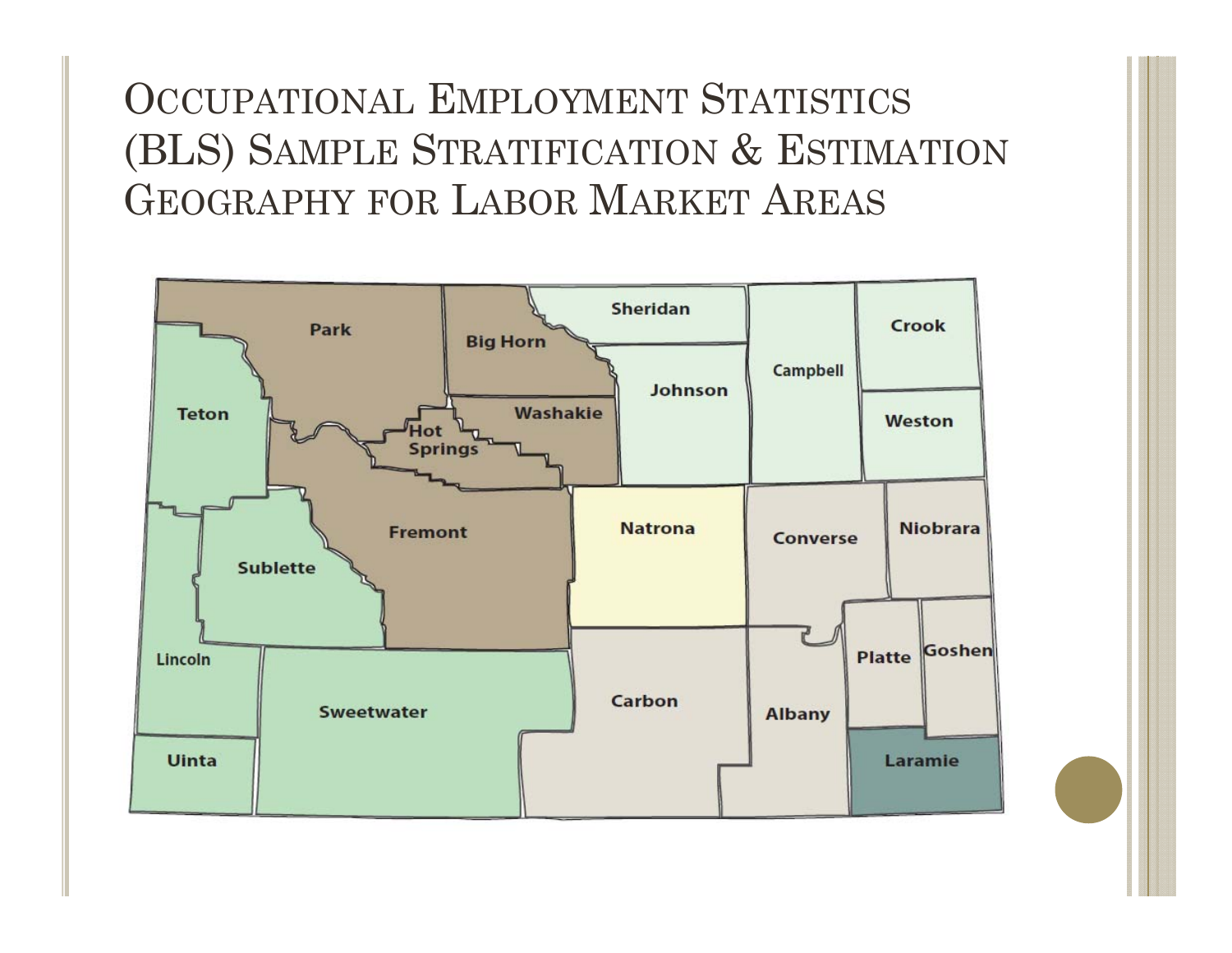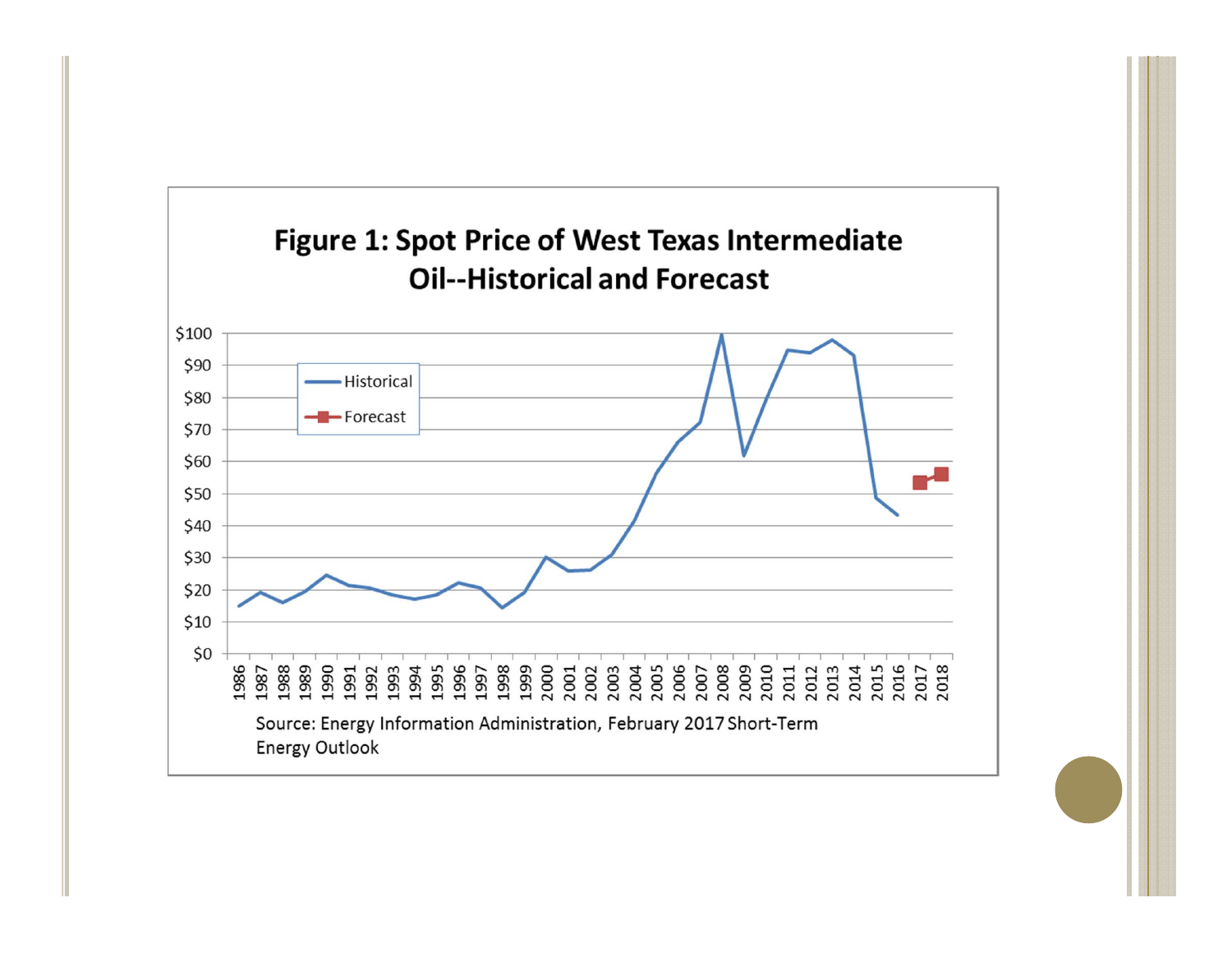#### **Table 1: Wyoming Short-Term Industry Projections, 2016-2018**

|                                                                 | <b>Base Period</b> | Projected |          |             |
|-----------------------------------------------------------------|--------------------|-----------|----------|-------------|
| <b>Industry</b>                                                 | 2016Q2             | 2018Q2    | N        | Change<br>% |
| <b>Total All Industries</b>                                     | 277,094            | 274,645   | $-2,449$ | $-0.9%$     |
| Agriculture, Forestry, Fishing and Hunting                      | 2,739              | 2,809     | 70       | 2.6%        |
| Mining                                                          | 18,382             | 17,429    | -953     | $-5.2%$     |
| <b>Utilities</b>                                                | 2,545              | 2,580     | 35       | 1.4%        |
| Construction                                                    | 21,931             | 20,917    | $-1,014$ | $-4.6%$     |
| Manufacturing                                                   | 9,065              | 9,041     | $-24$    | $-0.3%$     |
| <b>Wholesale Trade</b>                                          | 8,553              | 8,140     | $-413$   | $-4.8%$     |
| <b>Retail Trade</b>                                             | 30,738             | 30,330    | $-408$   | $-1.3%$     |
| <b>Transportation and Warehousing</b>                           | 11,783             | 11,684    | -99      | $-0.8%$     |
| Information                                                     | 3,757              | 3,756     | $-1$     | 0.0%        |
| Finance and Insurance                                           | 6,834              | 6,907     | 73       | 1.1%        |
| Real Estate and Rental and Leasing                              | 3,974              | 3,939     | -35      | $-0.9%$     |
| Professional, Scientific, and Technical Services                | 8,849              | 8,544     | $-305$   | $-3.4%$     |
| Management of Companies and Enterprises                         | 947                | 929       | $-18$    | $-1.9%$     |
| Administrative and Support and Waste Management and Remediation |                    |           |          |             |
| <b>Services</b>                                                 | 8,141              | 8,198     | 57       | 0.7%        |
| <b>Educational Services</b>                                     | 30,278             | 30,185    | -93      | $-0.3%$     |
| Health Care and Social Assistance                               | 32,767             | 33,640    | 873      | 2.7%        |
| Arts, Entertainment, and Recreation                             | 3,265              | 3,302     | 37       | 1.1%        |
| <b>Accommodation and Food Services</b>                          | 32,591             | 33,148    | 557      | 1.7%        |
| Other Services (except Government)                              | 7,499              | 7,240     | -259     | $-3.5%$     |
| Government                                                      | 32,456             | 31,927    | $-529$   | $-1.6%$     |

Prepared by P. Manning and D. Bullard, Research & Planning, Wyoming DWS. Run Date 02/28/2017Source: Research & Planning, Wyoming Department of Workforce Services.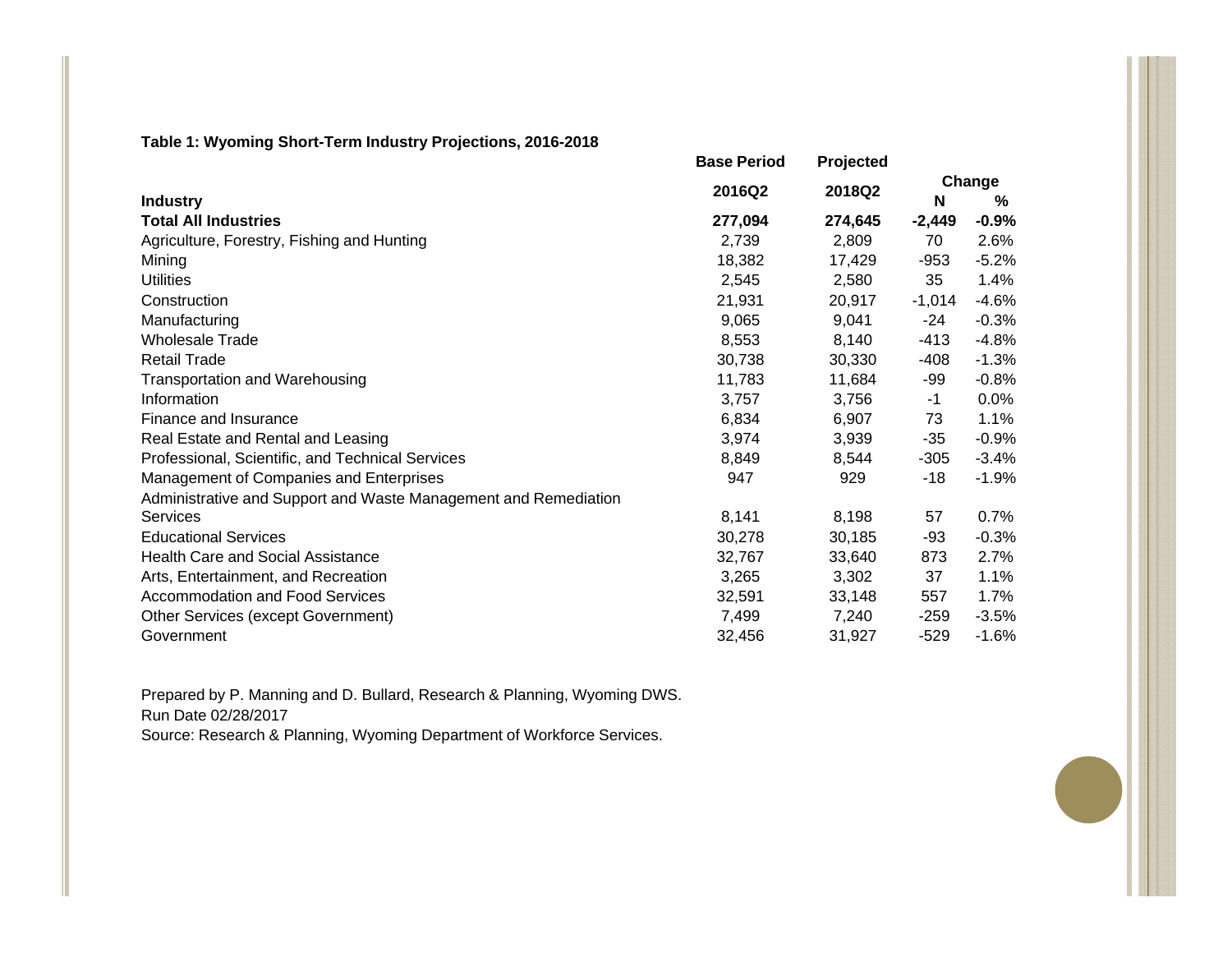### DEPARTMENT OF WORKFORCE SERVICES WORKFORCE CENTER SUPERVISORY DISTRICTS



\*Taken from DWS Organizational Chart (02/2017)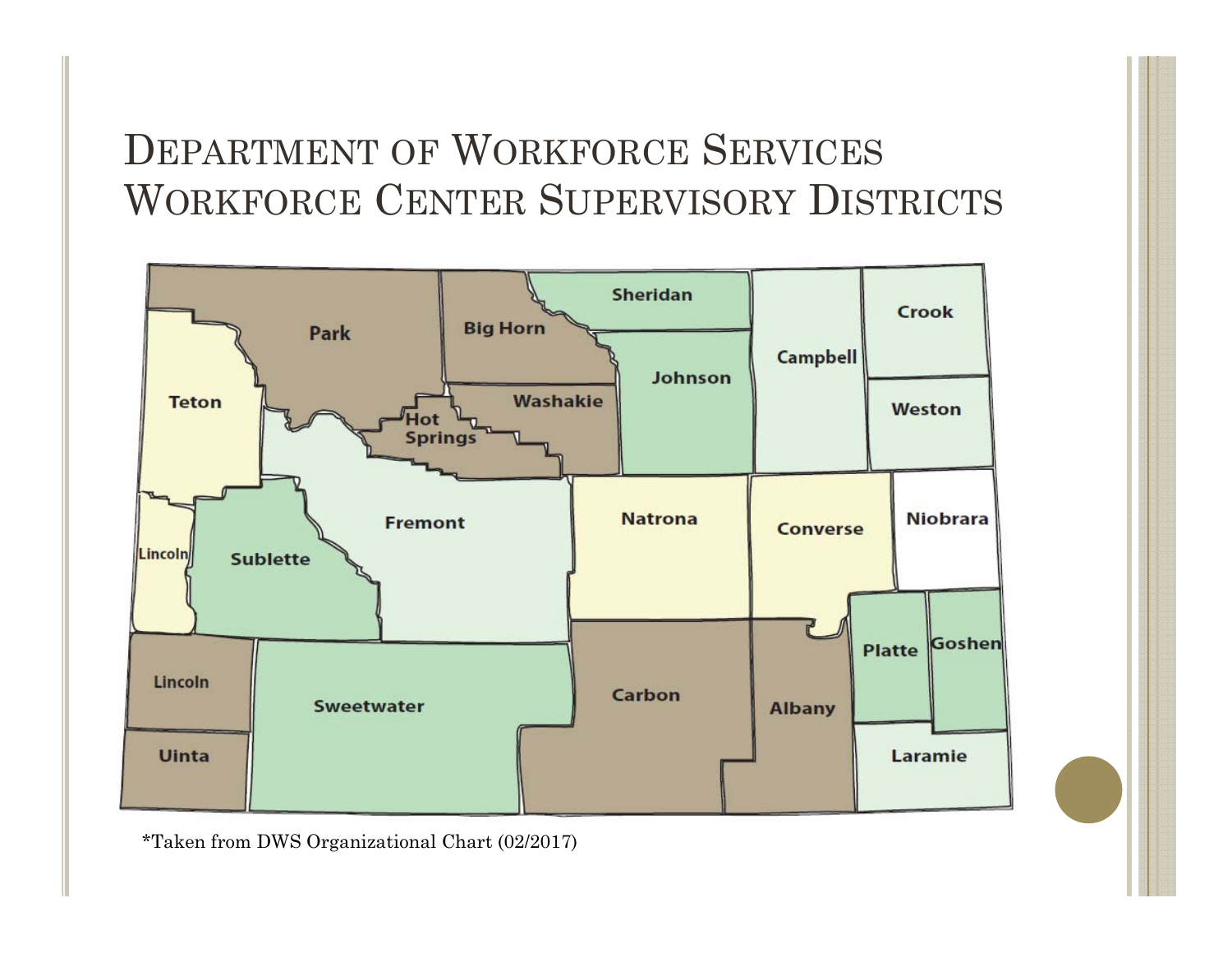### DEPARTMENT OF WORKFORCE SERVICES, DIVISION OF VOCATIONAL REHABILITATION SUPERVISORY DISTRICTS\*

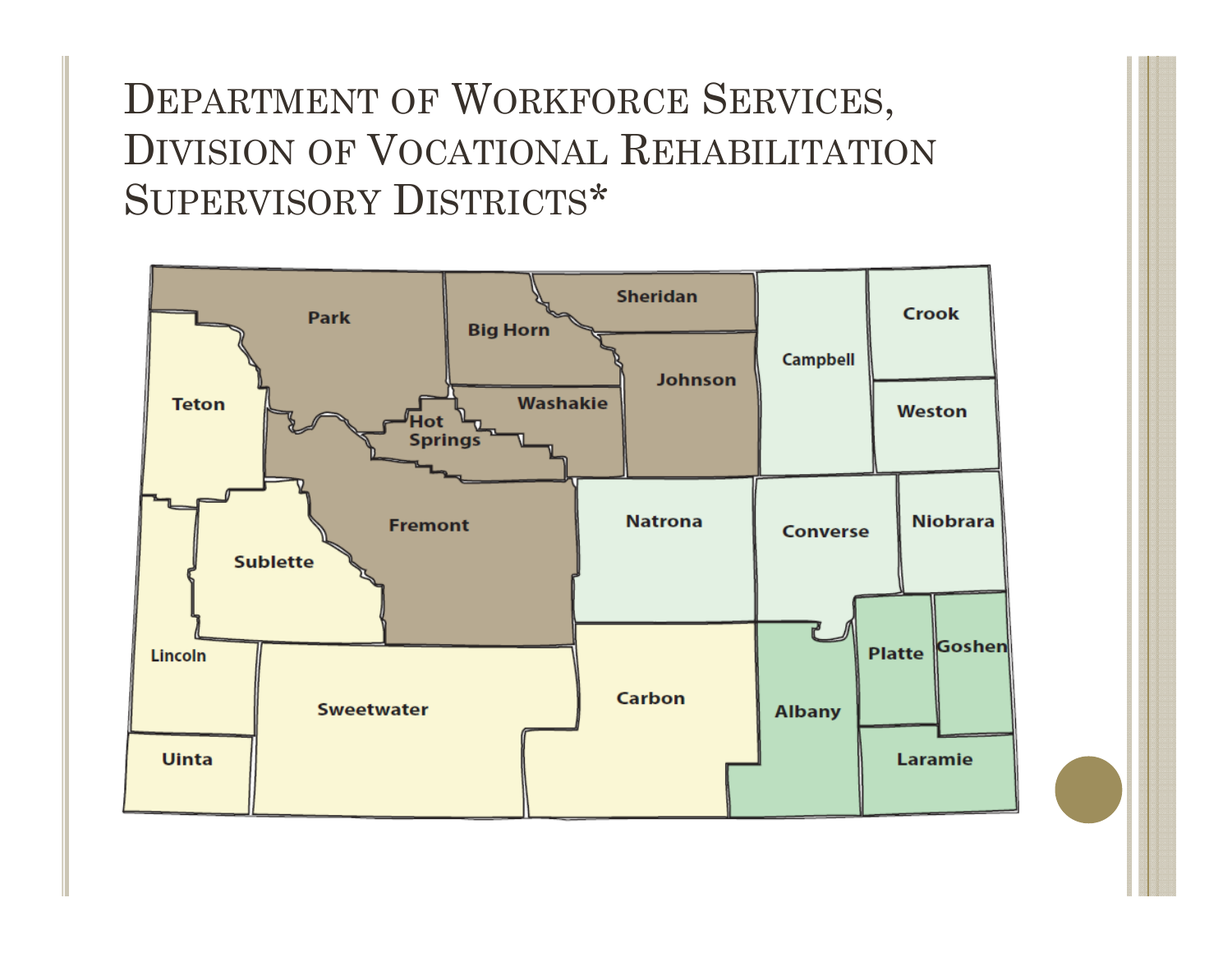### WYOMING BUSINESS COUNCIL DISTRICTS

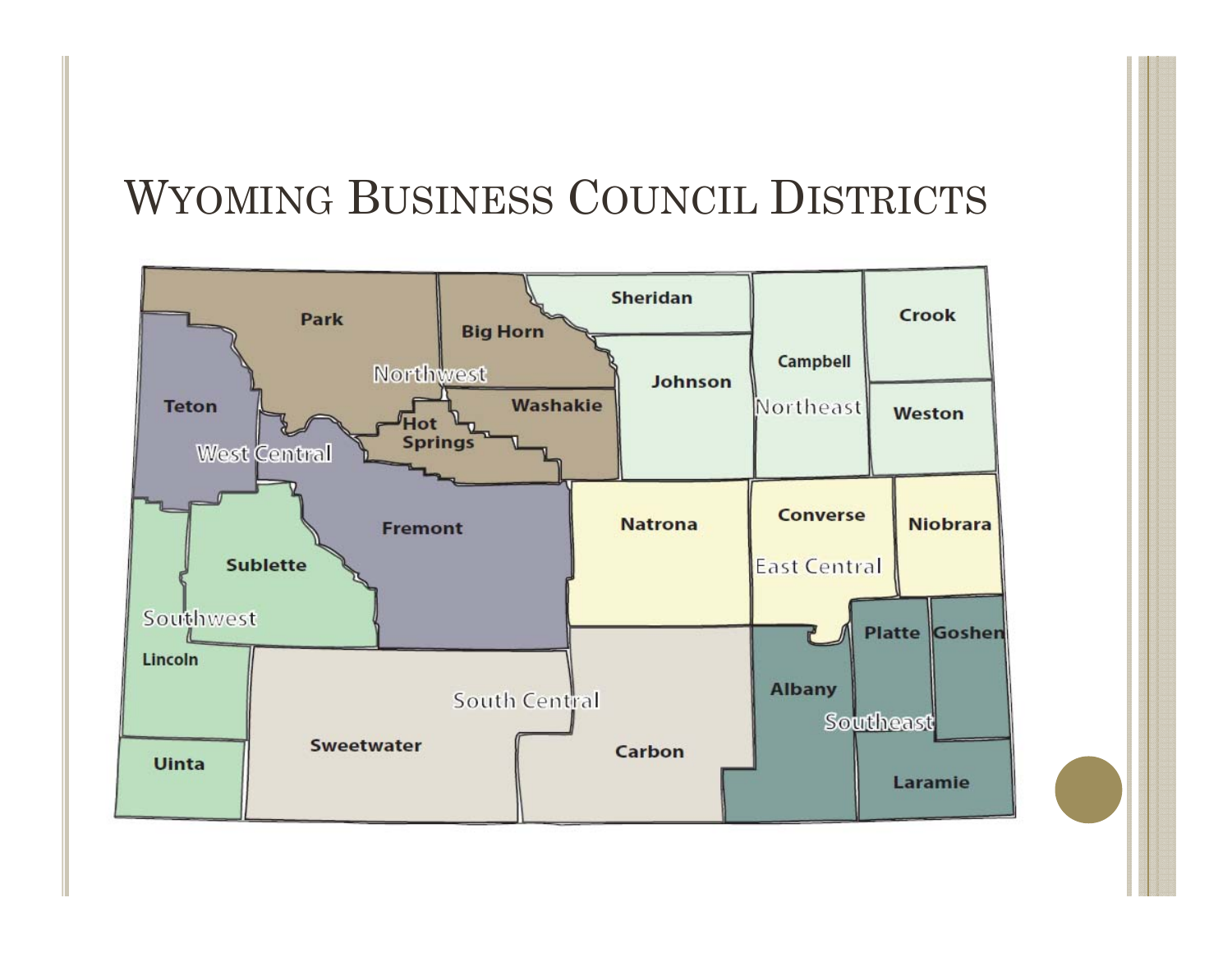## COMMUNITY COLLEGE ADMINISTRATIVE/ 4-MILL REVENUE GEOGRAPHY

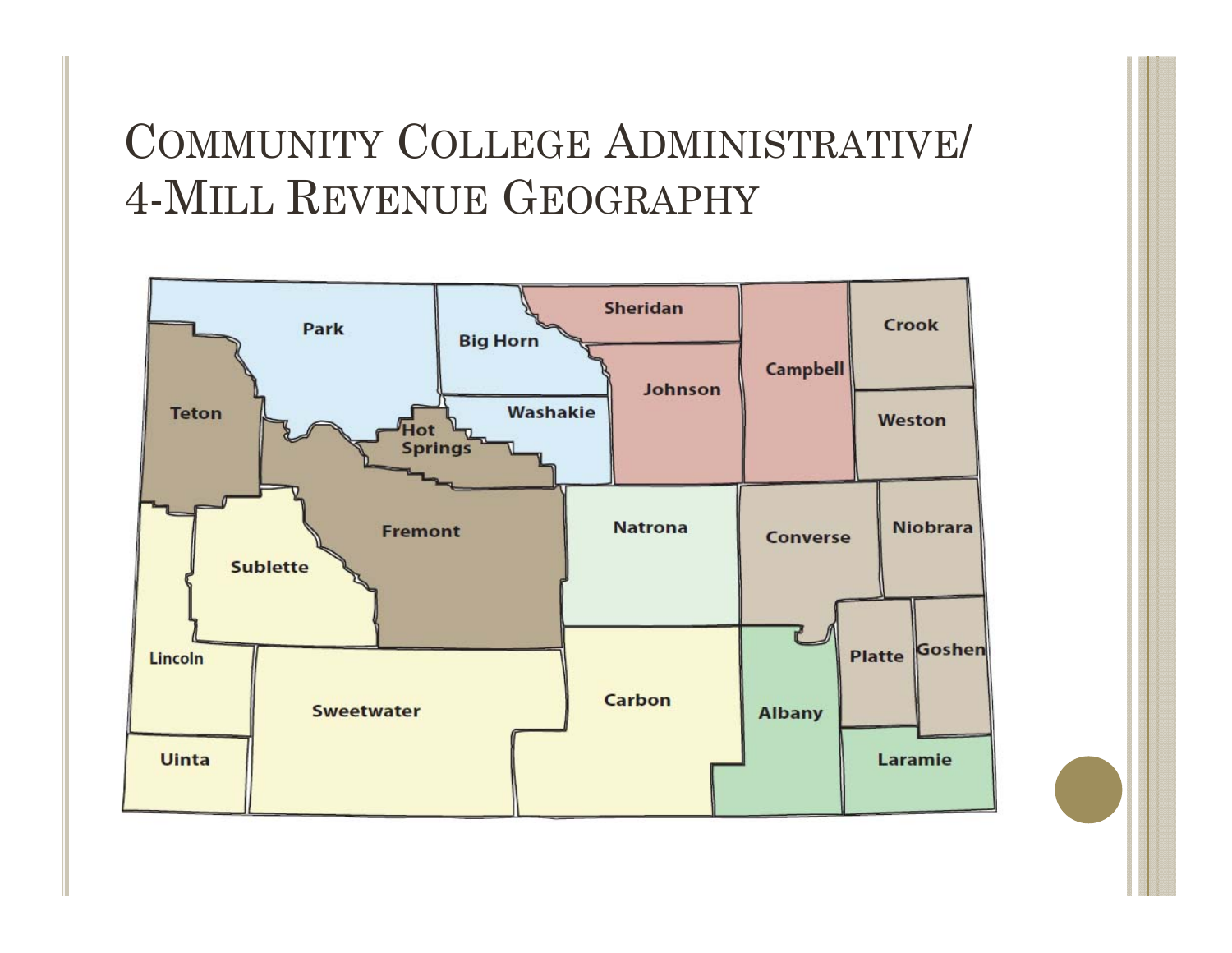### ENROLLED ACT NO. 64, SENATE SIXTY-FOURTH LEGISLATURE OF THE STATE OF WYOMING 2017 GENERAL SESSION, SENATE FILE 0132

 An ACT relating to economic diversification…(a) The ENDOW executive council shall: (iii) By December 31, 2017, prepare and submit to the governor and legislature a report of its preliminary findings and recommendations in the development of a comprehensive economic diversification strategy… **The report shall identify specific areas which should be designated as business development and innovation zones**… The potential zones shall be described by location in the state, including recommended boundaries.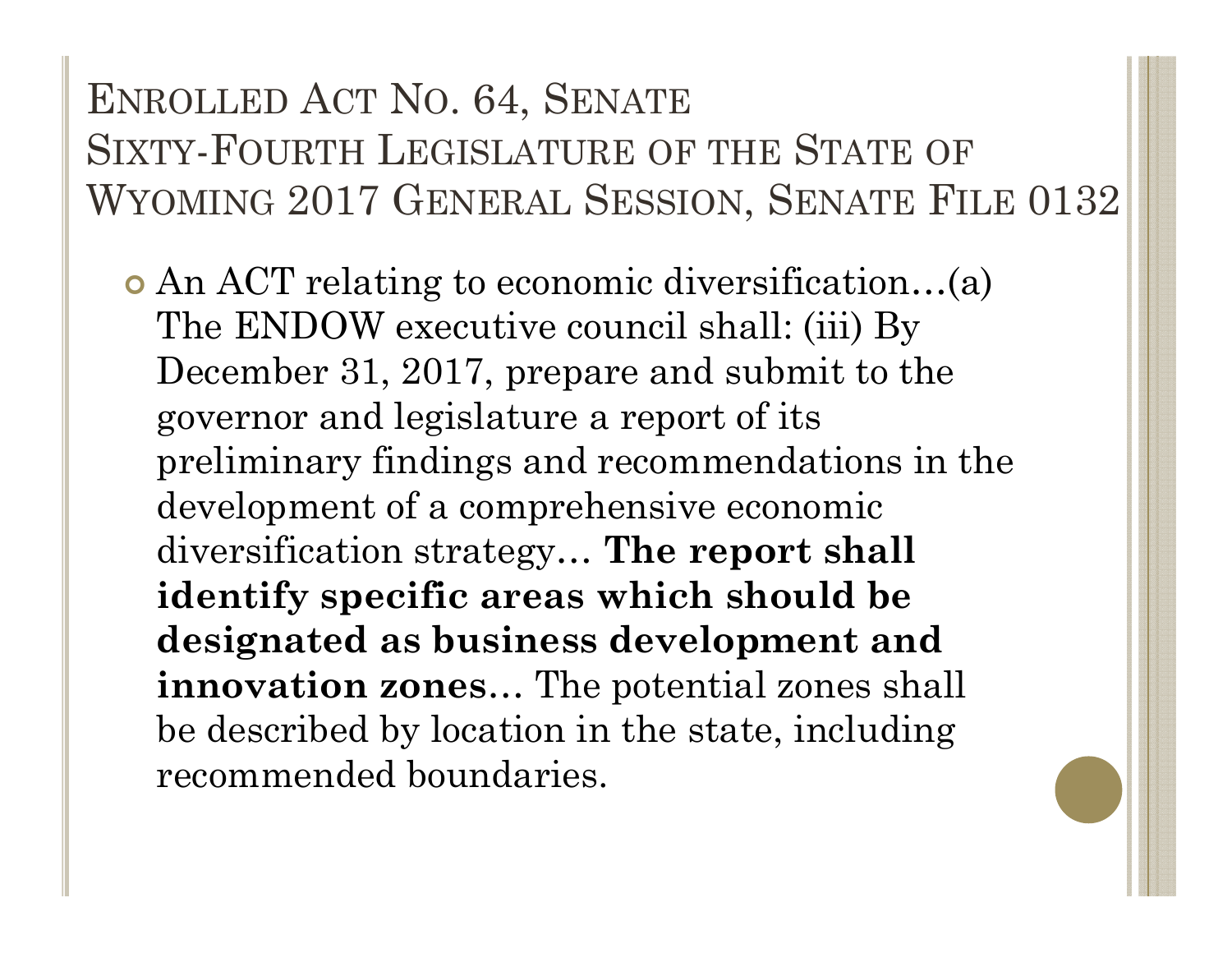### INNOVATION ZONES ?

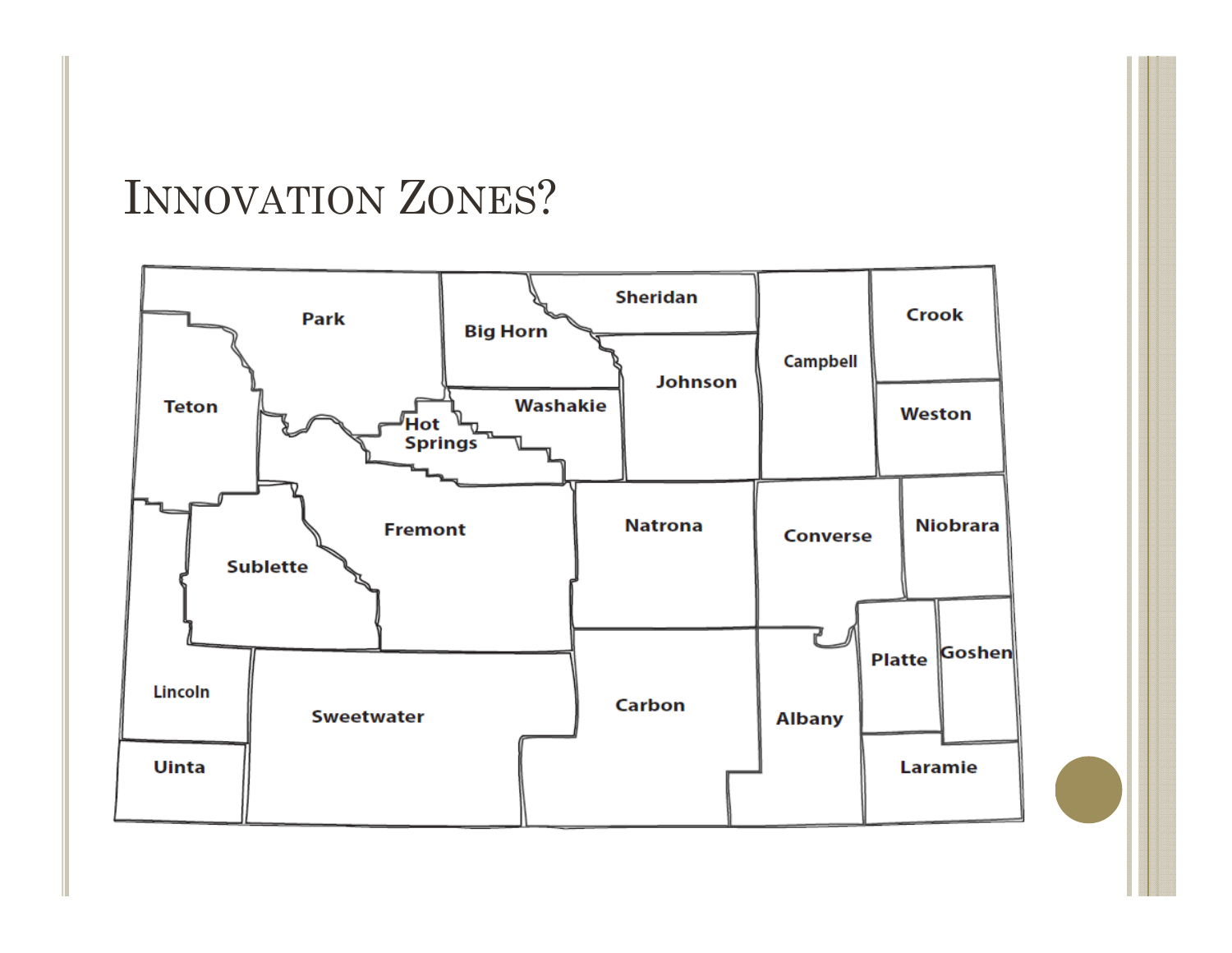One of the greatest challenges for jobseekers is the lack of transparency around the outcomes of training programs. Confronted with high financial costs and investment of time, and a lack of understanding of how the right training might transform their situation, job seekers are often paralyzed, and forgo valuable upskilling opportunities.

> -Testimony of Zoë Baird CEO and President of the Markle Foundation

U.S. House of Representatives Committee on Appropriations Subcommittee on Labor, Health and Human Services, Education, and Related Agencies April 4, 2017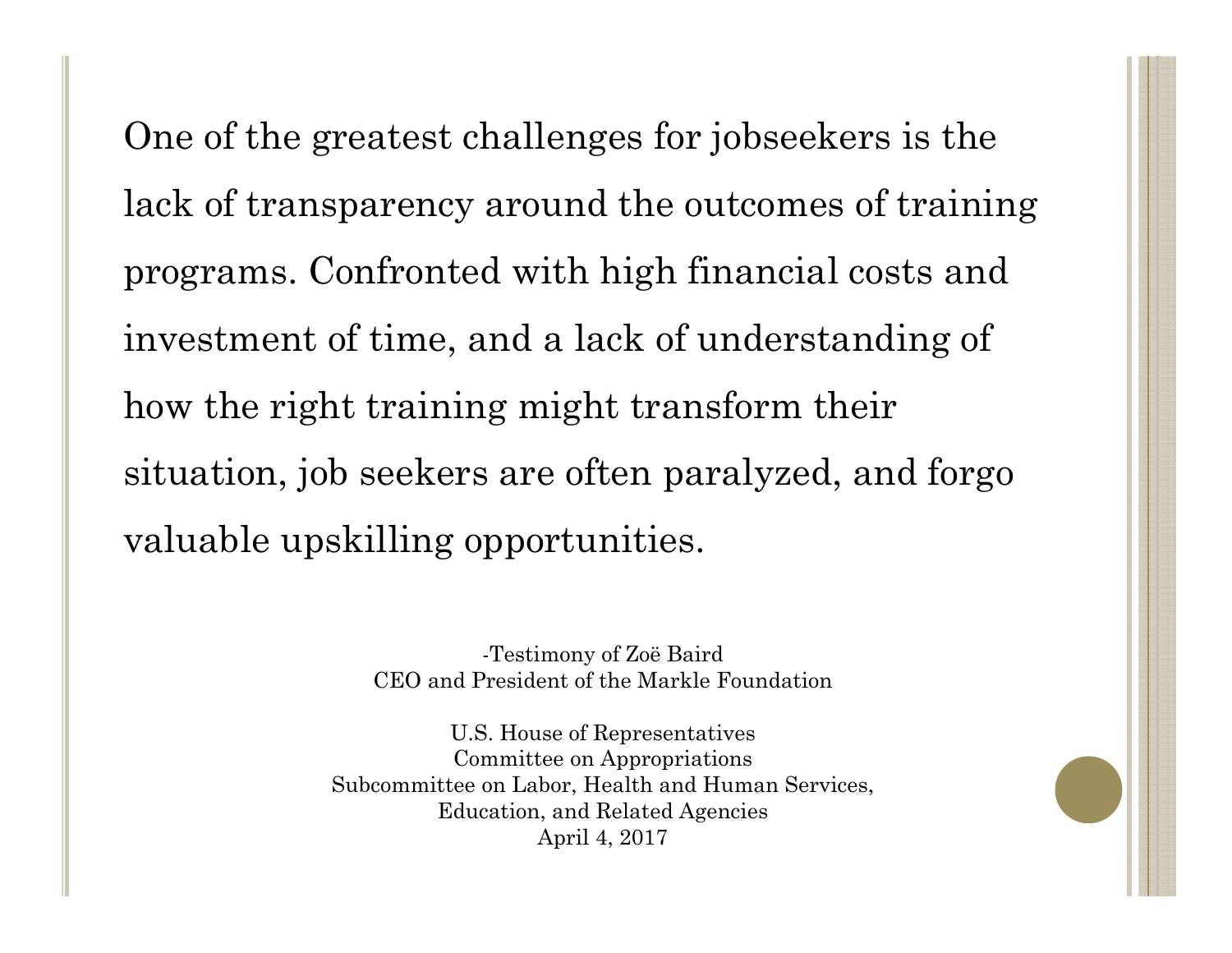### CONSUMER REPORTS: WYOMING CAREER ASSIST



#### Figure 1: University of Wyoming Bachelor's Degree Graduates from 2007/08, 2008/09, & 2009/10 Working in Wyoming 5 Years After Graduation (sample screenshot).

The scatter plot in Figure 1 shows the percent of degrees with wages in Wyoming (horizontal axis) and the median hourly wage in Wyoming (vertical axis) for a selected school year, degree type, and year relative to graduation. To view additional data on the points on the scatter plot, the user can hover the cursor over the point in question. The user will then get to view details on the training program (such as CIP code and title), demographics of the graduates (such as the percentage of female and percentage above age 25), and employment data (such as the percentage of graduates working in Wyoming and partner states and the average wages earned in Wyoming and partner states).

Scatter Plot Line Graph Sheet 3

5 Year Pre & Post Graduation Retention in Wyoming, Median Hourly Wage, and Median Hours Worked per Quarter for University of Wyoming, EDUCATION., 2007/08, 2008/09, & 2009/10.



Figure 2: University of Wyoming Bachelor's Degree Graduates from 2007/08, 2008/09, & 2009/10 Working in Wyoming 5 Years Prior to and 5 Years After Graduation (sample screenshot).

To see how the characteristics of cohorts have changed over time, the user can view multidimensional line graphs showing the percentage of graduates working in Wyoming, the median hourly wage, and the median quarterly hours worked. The line graphs clearly show how the percentage working, wages, and hours worked changed relative to graduation.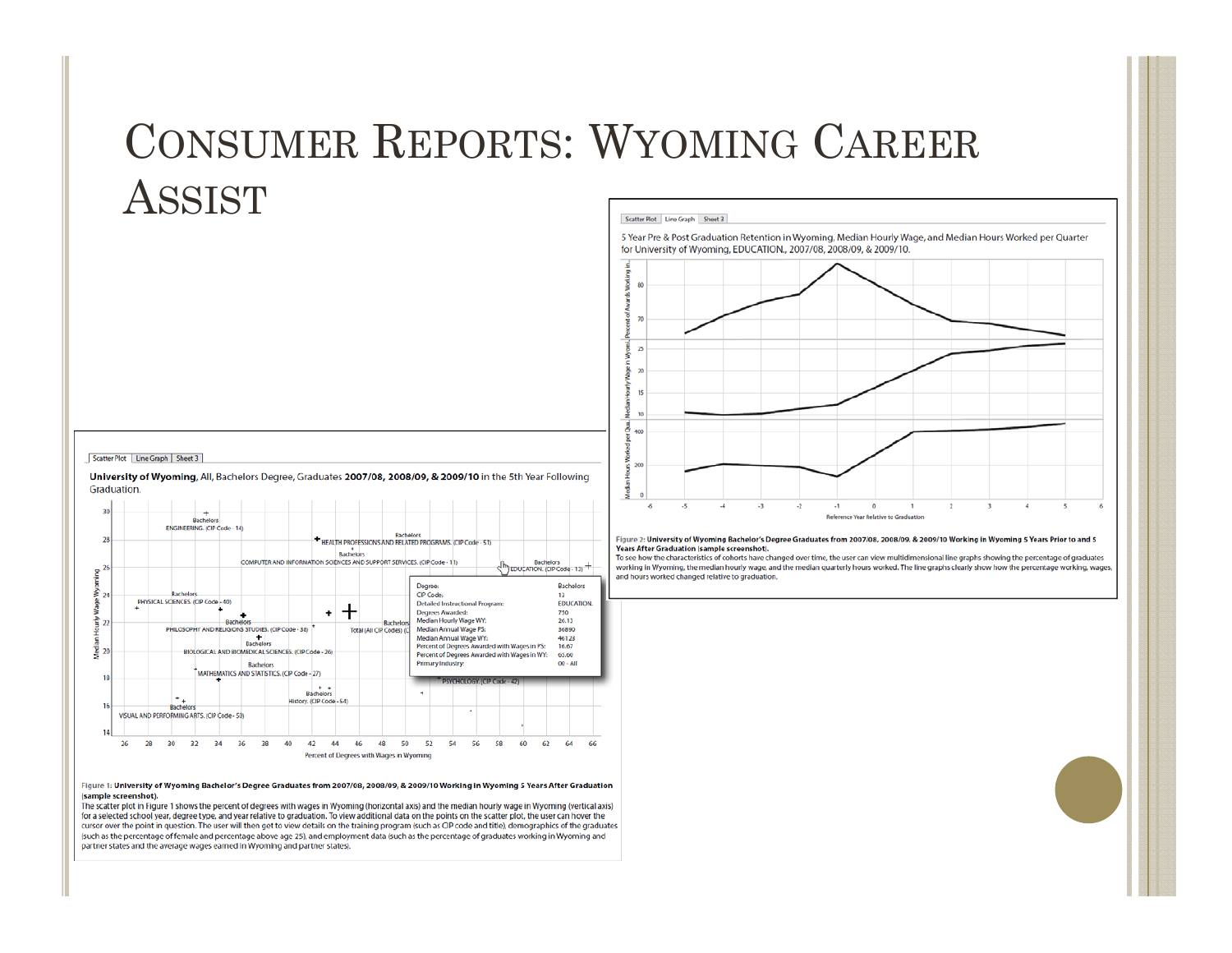### USES OF CAREER ASSIST TABLES

BY: TONY GLOVER, WORKFORCE INFORMATION SUPERVISOR

### **Career Counseling**

- $\bullet$ Programs available in Wyoming
- $\bullet$  How many people graduate from programs **•** Gender, Age

#### $\bullet$ **Gainful Employment**

Are graduates earning enough to pay off student debt?

### **Supply/Demand**

- $\bullet$ Economic Development
- 0 Projection balance
	- Is the supply of students meeting the demand in the workforce?
- $\bullet$  Firm relocation/expansion
	- Is the supply of workers available in an area for the demand of the company?
	- Where is the supply coming from in the state (which college/region)
	- Where are specific programs being taught to prepare workers for new or expanding companies?

#### $\bullet$ **Increase in wages**

- $\bullet$ Is the increase in wages due to training program?
- $\bullet$ Increase in hours worked?
- $\bullet$ Affected by industry of work?
- $\bullet$ Dependent on location of work (WY or Partner state)?
- $\bullet$ What were wages before graduation?

#### $\bullet$ **Eligible Training Provider List**

 $\bullet$ Economic/ Demographic context

More information available in January 2017 Wyoming Labor Force Trends, available at http://doe.state.wy.us/LMI/trends/0117/0117.pdf



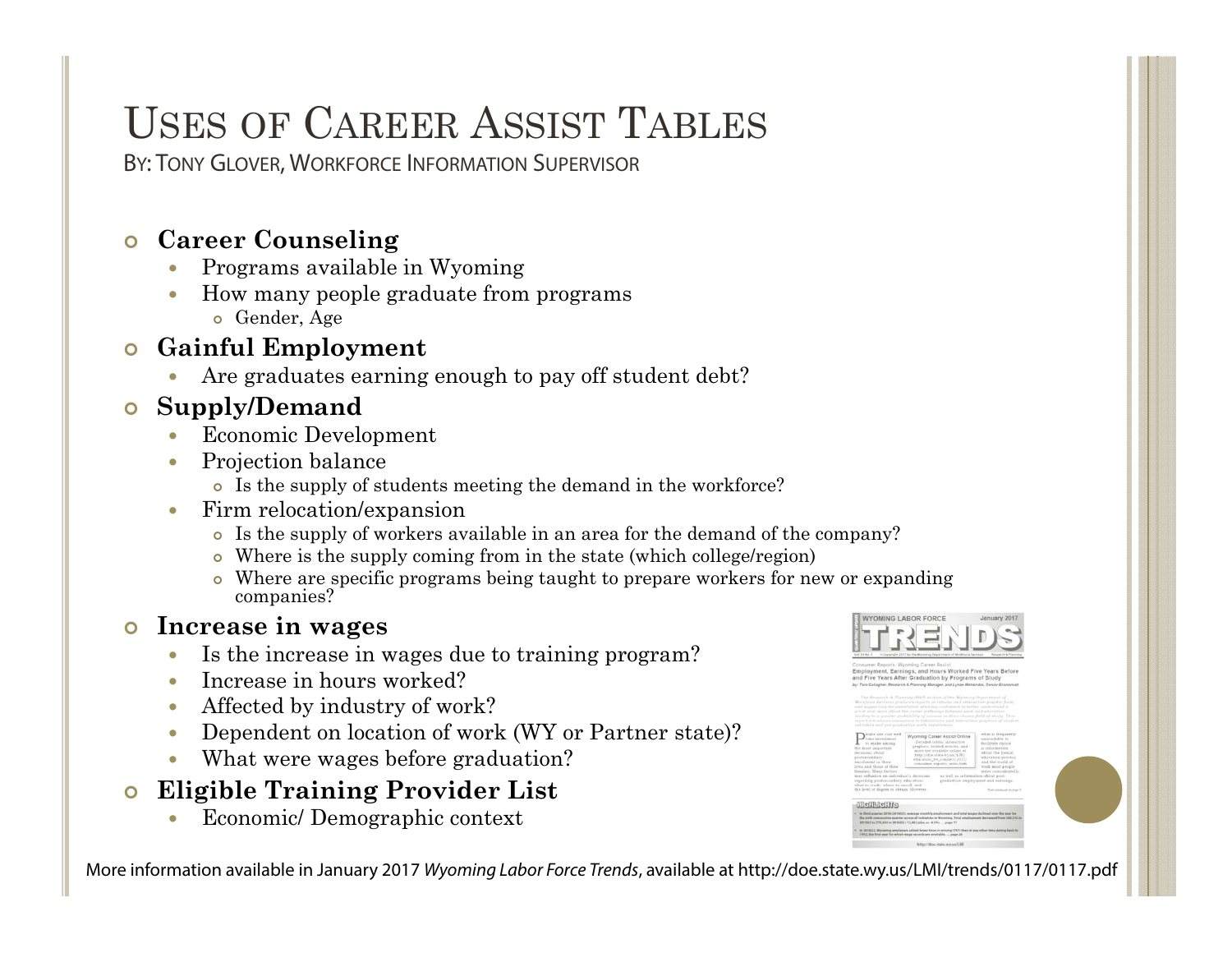"Students analyzed R&P occupational projection data to look at the annual wages and job openings for the CAPS occupations, compared to the U.S. workforce development system to other countries; systems, and concluded by explaining how their experience with a problem-based curriculum like the one at Star Lane has prepared them to acquire the technical and soft skills needed to successfully enter the workforce."

- Can High School Students Use Labor Market Information to Make Informed Career Choices?, Michele Holmes, Wyoming Labor Force Trends, December 2013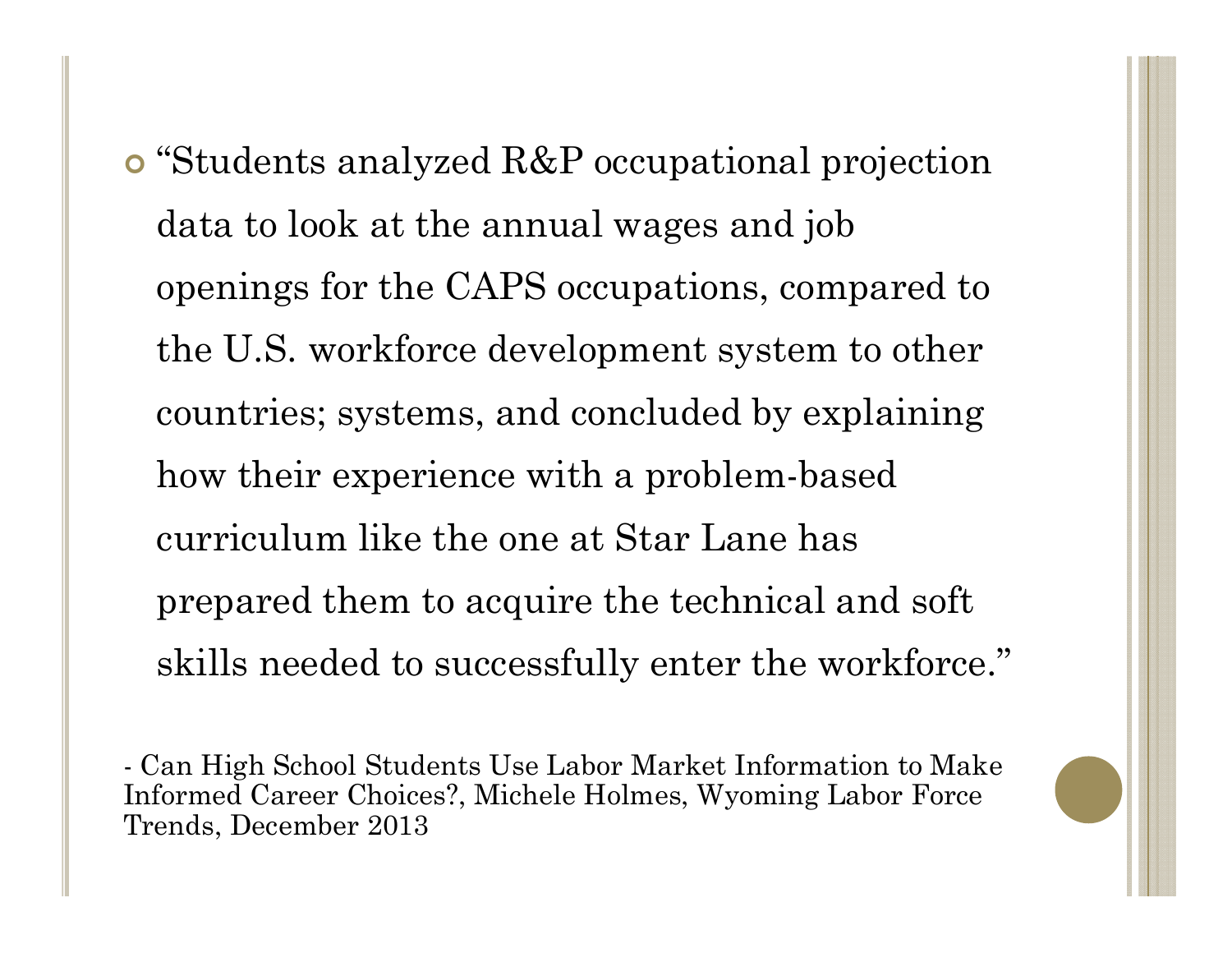### STAR LANE PROJECT EXAMPLE

## **Health Sciences - Human Services**

| <b>Related SOC Titles</b>               | annual openings | growth from 2012<br>to 2022 | annual pay | hourly wage |
|-----------------------------------------|-----------------|-----------------------------|------------|-------------|
| Chiropractors                           |                 | 23                          | \$63426    | \$30.49     |
| Oral and Maxillofacial Surgeons         |                 | <b>N/A</b>                  | <b>N/A</b> | <b>N/A</b>  |
| Optometrists                            |                 | 25                          | \$87805    | \$42.21     |
| <b>Pharmacists</b>                      |                 | 8                           | \$114169   | \$54.89     |
| Anesthesiologists                       | 8               | 25                          | \$257241   | \$123.62    |
| <b>Family and General Practitioners</b> | 24              | 65                          | \$154251   | \$74.16     |
| Internists, General                     |                 | 19                          | \$208540   | \$100.26    |
| Obstetricians and Gynecologists         | 5               | 12 <sub>1</sub>             | \$237526   | \$114.19    |
| Pediatricians, General                  | 6               | 17                          | \$145176   | \$69.8      |
| Psychiatrists                           | N/A             | <b>N/A</b>                  | \$215683   | \$103.69    |
| <b>Surgeons</b>                         |                 | 5                           | \$257300   | \$123.7     |
| Physicians and Surgeons, All Other      | 6               | 12                          | \$224893   | \$108.12    |
| Veterinarians                           |                 | 14                          | \$55407    | \$26.64     |
| <b>Registered Nurses</b>                | 449             | 849                         | \$67129    | \$32.27     |
| <b>Nurse Anesthetists</b>               | 4               | 5                           | \$235755   | \$113.34    |
| <b>Nurse Midwives</b>                   | N/A             | N/A                         | N/A        | N/A         |

Taken from "Work Force: The Realities" by Star Lane Students, 2013 http://doe.state.wy.us/lmi/presentations/StarLane-LMI-2013.pdf